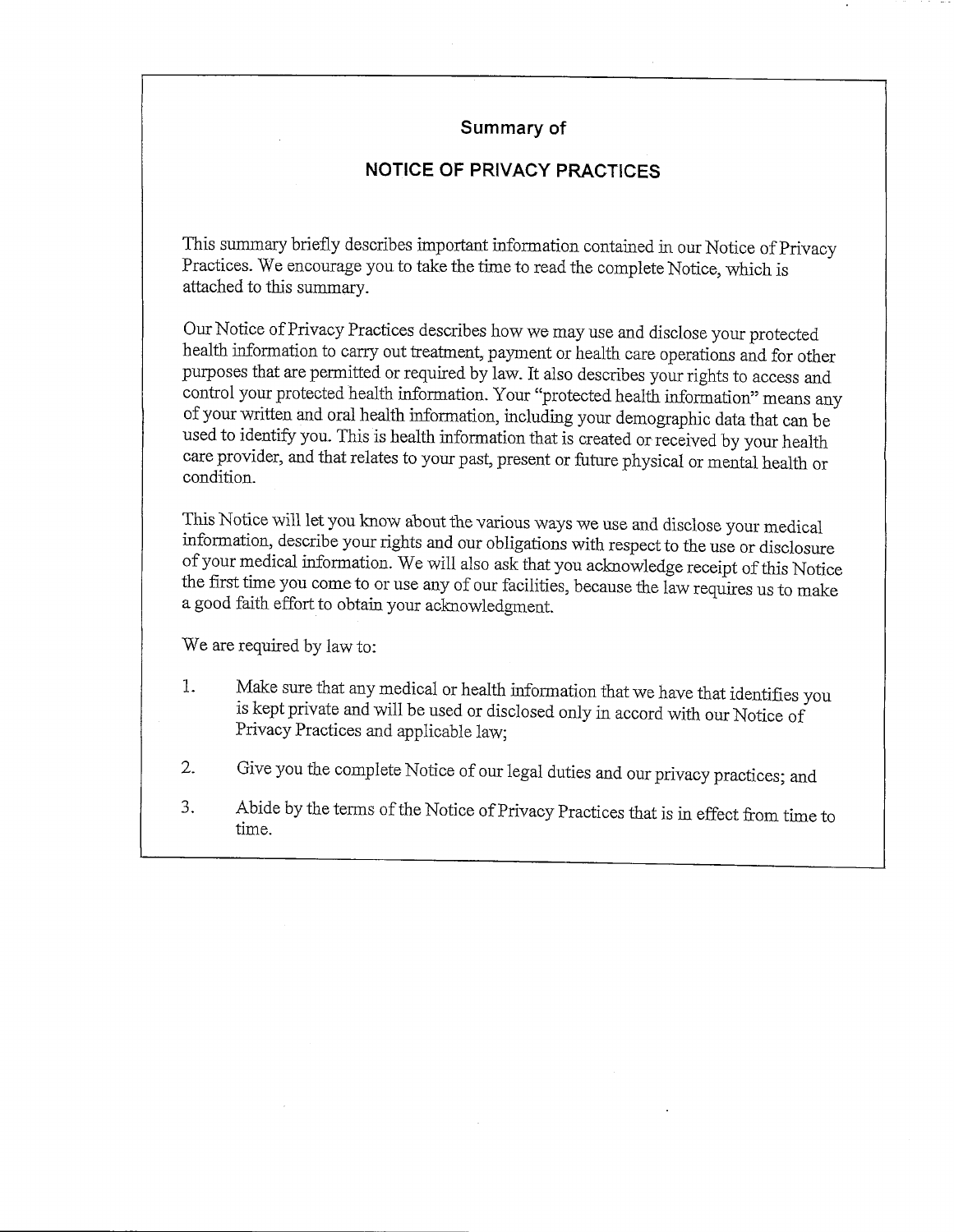# *NOTICE OF PRIVACY PRACTICES*

## *For Align Clinic LLC*

#### *Tliis Notice Describes How Medical Information About You May Be Used* And Disclosed And How You Can Get Access To This Information. *Please Review It Carefully.*

If you have any questions about this Notice please contact: *Anthony New II* our Privacy Officer at (650)375-2231.

Our Commitment to Protecting Your Health Information

This Notice of Privacy Practices describes how we may use and disclose your Protected Health Information ("PHI") to carry out treatment, payment or health care operations and for other purposes that are permitted or required by law. It also describes your rights to access and control your PHI. Your "protected health information" means any of your written or oral health information, including demographic data that can be used to identify you. This is health information that is created or received by your health care provider and that relates to your past, present or future physical or mental health or condition.

We are strongly committed to protecting your PHI. We create a medical record about your care because we need the record to provide you with appropriate treatment and to comply with various legal requirements. We transmit some medical information about your care in order to obtain payment for the services you receive and we use certain information in our day-to-day operations. This Notice will let you know about the various ways we use and disclose your medical information and describe your rights and our obligations with respect to the use or disclosure of your medical information. We will also ask that you acknowledge receipt of this Notice the first time you come to or use any of our facilities, because the law requires us to make a good faith effort to obtain your acknowledgment.

We are required by law to:

Make sure that any medical or health information that we have that identifies you is kept private, and will be used or disclosed only in accord with this Notice of Privacy Practices and applicable law;

 $-$ 

Give you this Notice of our legal duties and our privacy practices; and

Abide by the terms of the Notice of Privacy Practices that is in effect from time to time.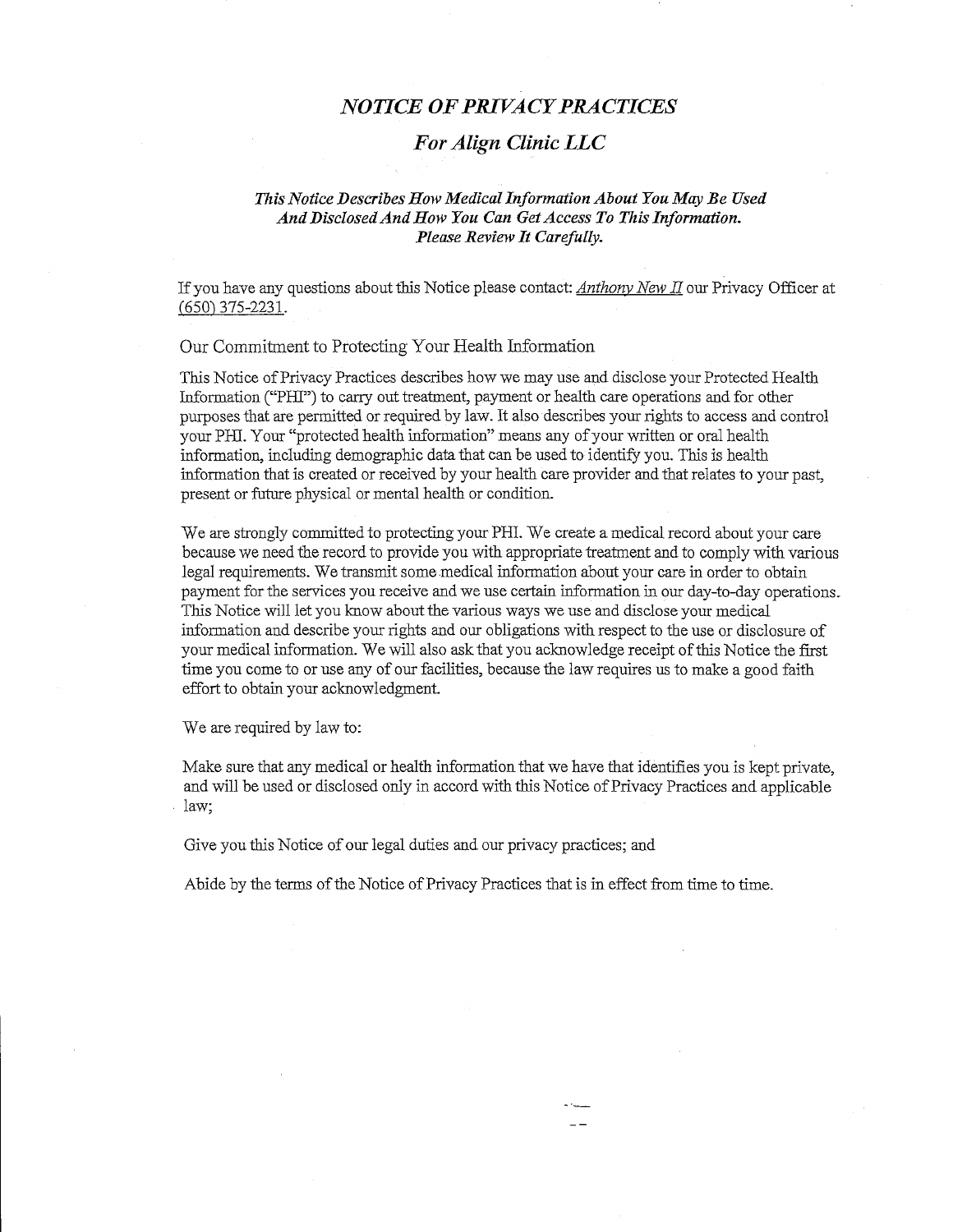## **1. Uses and Disclosures of Protected Health Information**

### A. Uses **and Disclosures of Protected Health Information for Treatment, Payment and Healthcare Operations**

Your PHI may be used and disclosed by your care provider(s), our office staff and others outside of our office that are involved in your care and treatment for the purpose of providing health care services to you. Your PHI may also be used and disclosed to pay your health care bills and to support the operation of this facility.

The following are examples of the types of uses and disclosures of your protected health care information that this facility is permitted to make. We have provided some examples of the types of each use or disclosure we may make, but not every use or disclosure in any of the following categories will be listed.

**For Treatment:** We will use and disclose your PHI to provide, coordinate, or manage your health care and any related treatment. This includes the coordination or management of your health care with a third party that has already obtained your permission to have access to your PHI. For example, we would disclose your PHI, as necessary, to the physician that referred you to us. We will also disclose PHI to other health care providers who may be treating you when we have the necessary permission from you to disclose your PHI.

**For Payment:** Your PHI will be used, as needed, to obtain payment for your health care services. This may include certain activities that your health insurance plan may undertake before it approves or pays for the health care services we recommend for you such as; making a determination of eligibility or coverage for insurance benefits, reviewing services provided to you for medical necessity, and undertaking utilization review activities. We may also tell your health plan about an orthotic or prosthetic device you are going to receive to obtain prior approval or to determine whether your plan will cover the device.

**For Healthcare Operations:** We may use or disclose, as needed, your PHI in order to support the business activities of this facility. These activities include, but are not limited to, quality assessment activities, employee review activities, legal services, licensing, and conducting or arranging for other business activities. We may share your PHI with third party business associates" that perform various activities (e.g., Satisfaction surveys, billing, transcription, accreditation services, and/or performance tracking surveys) for this facility. Whenever an arrangement between our facility and our business associate involves the use or disclosure ofyour PHI, we will have a written contract that contains terms that will protect the privacy of your PHI.

**Treatment Alternatives:** We may use or disclose your PHI, as necessary, to provide you with information about treatment alternatives or other health-related benefits and services that may be of interest to you.

**Appointment Reminders:** We may use or disclose your PHI, as necessary, to contact you to remind you of your appointment.

**Sign-In Sheets:** We may use a sign-in sheet at the registration desk where you will be asked to sign your name. We may also call you by name in the waiting room when your care provider(s) is ready to see you.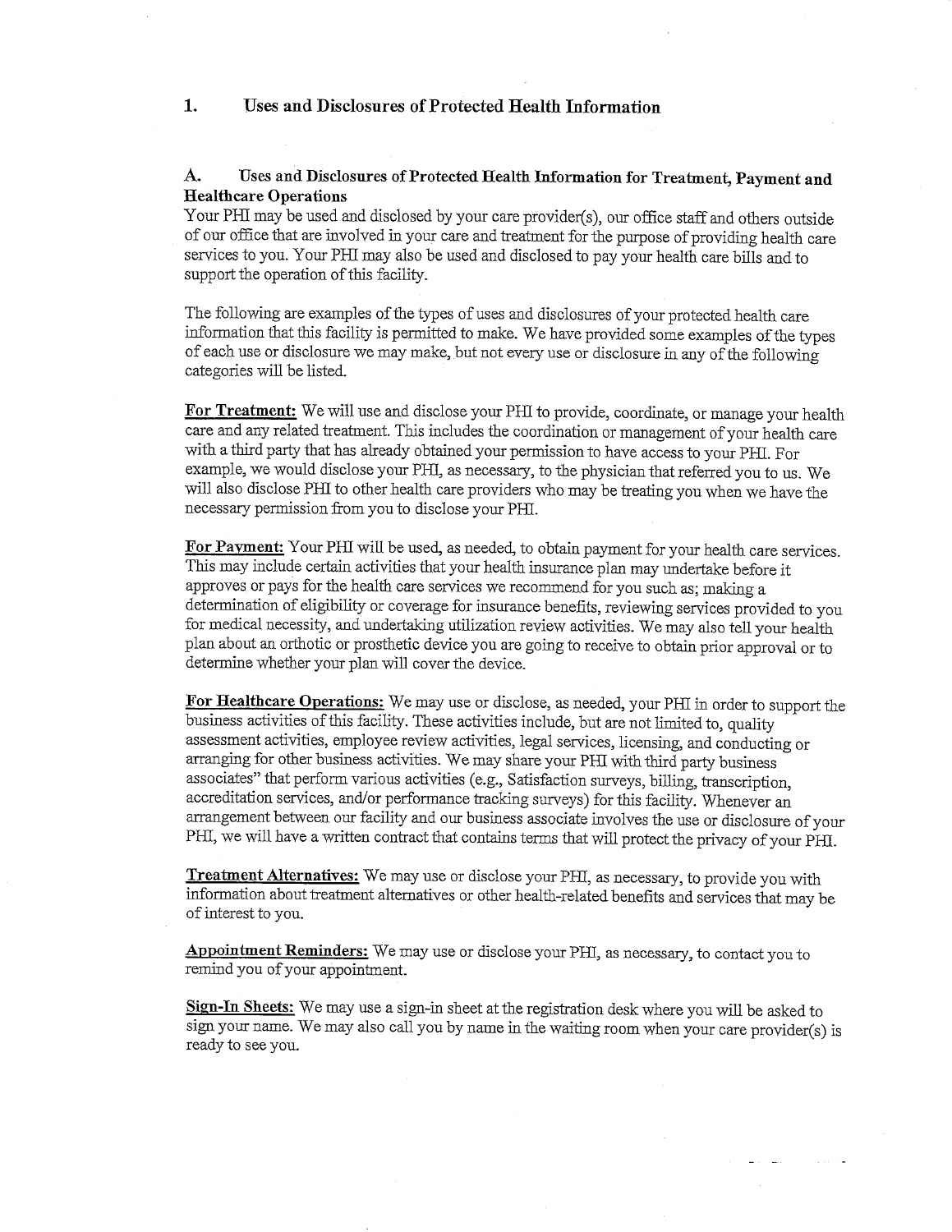**Marketing and Health Related Benefits and Services:** We may also use and disclose your PHI for other marketing activities. For example, we may send you information about products or services that we believe may be beneficial to you. You may contact our Privacy Officer to request that these materials not be sent to you.

**Sale of the Practice:** If we decide to sell this practice or merge or combine with another practice, we may share your PHI with the new owners.

#### B. Uses **and Disclosures of Protected Health Information based upon your written authorization**

Other uses and disclosures of your PHI will be made only with your written authorization, unless otherwise permitted or required by law as described below. You may revoke your authorization, at any time, in writing. You. understand that we cannot take back any use or disclosure we may have made under the authorization before we received your written revocation, and that we are required to maintain a record of the medical care that has been provided to you. The authorization is a separate document, and you will have the opportunity to review any authorization before you sign it. We will not condition your treatment in any way on whether or not you sign any authorization.

#### **C. Other Permitted and Required** Uses **and Disclosures that may be made either with your agreement or the opportunity to object**

We may use and disclose your PHI in the following instances. You have the opportunity to agree or object to the use or disclosure of aU or part of your PHI. If you are not present or able to agree or object to the use or disclosure of the PHI, then your care provider(s) may, using their professional judgment, determine whether the disclosure is in your best interest. In this case, only the PHI that is relevant to your health care will be disclosed.

**Others Involved in Your Healthcare:** Unless you object, we may disclose to a member of your family, a relative, a close friend or any other person you identify, orally or in writing, your PHI that directly relates to that person's involvement in your health care. If you are unable to agree or object to such a disclosure, we may disclose such information as necessary if we determine that it is in your best interest based on our professional judgment We may use or disclose your PHI to notify or assist in notifying a family member, personal representative or any other person that is responsible for your care of your location or general condition.

### **D. Other Permitted and Required** Uses **and Disclosures that may be made without your authorization or opportunity to object**

We may use or disclose your PHI in the following situations without your authorization or providing you the opportunity to object.

**Required By Law:** We may use or disclose your PHI to the extent that federal, state or local law requires the use or disclosure. The use or disclosure will be made in compliance with the law and will be limited to the relevant requirements of the law. You will be notified, as required by law, of any such uses or disclosures.

**Public Health:** We may disclose your PHI for public health activities and purposes to a public health authority that is permitted by law to collect or receive the information. The disclosure will be made for the purpose of controlling disease, injury or disability. A disclosure under this exception would only be made to somebody in a position to help prevent the threat to public health.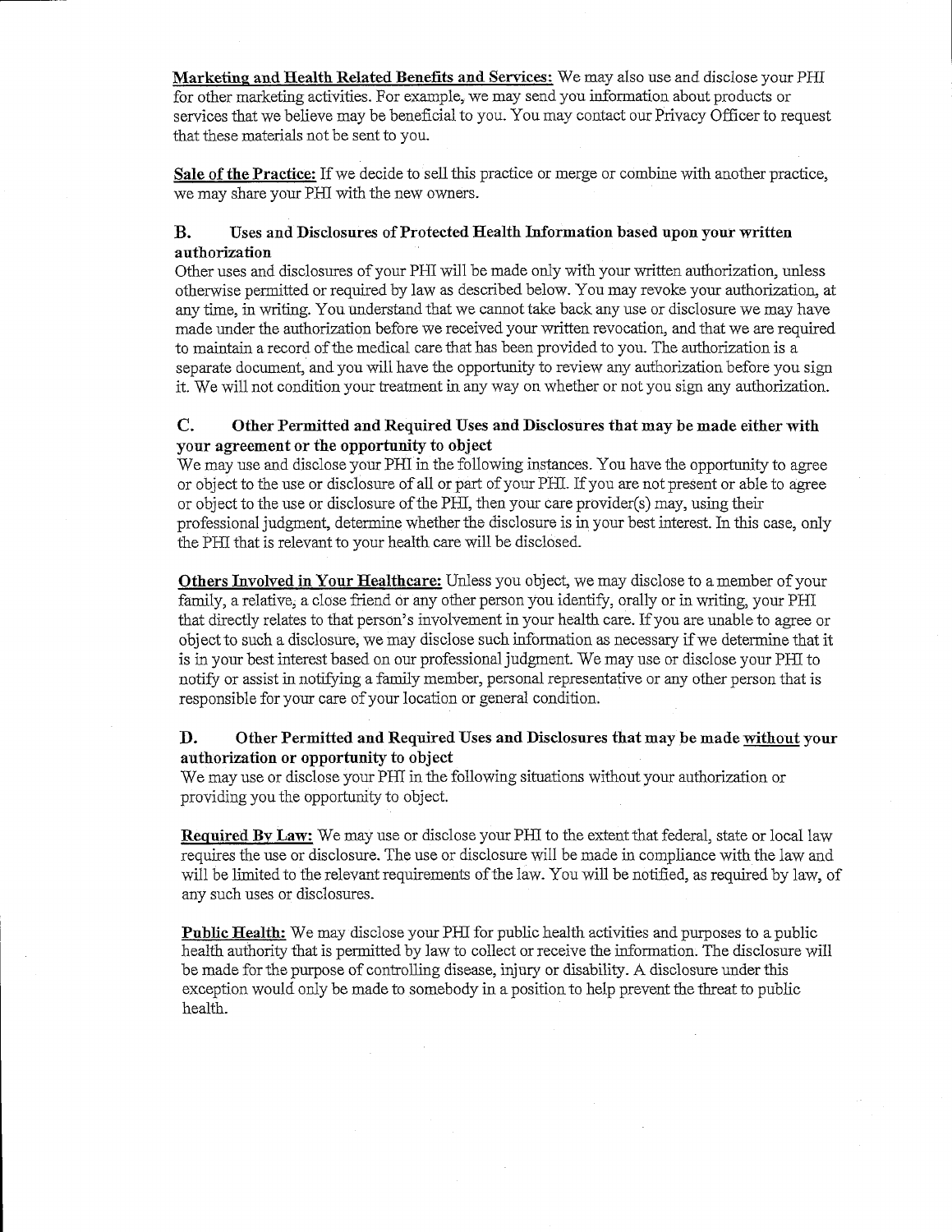**Communicable Diseases:** We may disclose your PHI, if authorized by law, to a person who may have been exposed to a communicable disease or may otherwise be at risk of contracting or spreading the disease or condition.

**Health Oversight:** We may disclose PHI to a health oversight agency for activities authorized by law, such as audits, investigations, and inspections. Oversight agencies seeking this information include government agencies that oversee the health care system, government benefit programs, other government regulatory programs and civil rights laws.

**Abuse or Neglect:** We may disclose your PHI to a public health authority that is authorized by law to receive reports of child abuse or neglect In addition, we may disclose your PHI if we believe that you have been a victim of abuse, neglect or domestic violence to the governmental entity or agency authorized to receive such information. We will only make this disclosure if you agree or when required or authorized by law. In this case, the disclosure will be made consistent with the requirements of applicable federal and state laws.

**Military and Veterans:** If you are a member of the military, we may release protected health information about yon as required by military command authorities.

**Food and Drag Administration:** We may disclose your PHI to a person or company required by the Food and Drug Administration to report adverse events, product detects or problems, biologic product deviations, track products; to enable product recalls; to make repairs or replacements, or to conduct post marketing surveillance, as required.

**Legal Proceedings:** We may disclose your PHI in the course of any judicial or administrative proceeding, in response to an order of a court or administrative tribunal (to the extent such disclosure is expressly authorized), in certain conditions in response to a subpoena, discovery request or other lawful process.

**Law Enforcement:** We may also disclose your PHI, so long as applicable legal requirements are met, for law enforcement purposes. These law enforcement purposes might include (1) legal processes and otherwise required by law, (2) limited information requests for identification and location purposes, (3) pertaining to victims of a crime, (4) suspicion that death has occurred as a result of criminal conduct, (5) in the event that a crime occurs on the premises of the practice, and (6) medical emergency (not on the facility's premises) and it is likely that a crime has occurred.

**Coroners, Funeral Directors, and Organ Donation:** We may disclose your protected health information to a coroner or medical examiner for identification purposes, determining cause of death or for the coroner or medical examiner to perform other duties authorized by law. We may also disclose PHI to a funeral director, as authorized by law, in order to permit the funeral director to carry out their duties. We may disclose such information in reasonable anticipation of death. PHI may be used and disclosed for cadaver organ, eye or tissue donation purposes.

**Research:** Under certain circumstances, we may disclose your PHI to researchers when an institutional review board that has reviewed the research proposal and established protocols to ensure the privacy of your PHI has approved their research.

**Criminal Activity:** Consistent with applicable federal and state laws, we may disclose your PHI, if we believe that the use or disclosure is necessary to prevent or lessen a serious and imminent threat to the health or safety of a person or the public. We may also disclose PHI if it is necessary for law enforcement authorities to identify or apprehend an individual.

المرادي والمتحج

 $\frac{1}{1}$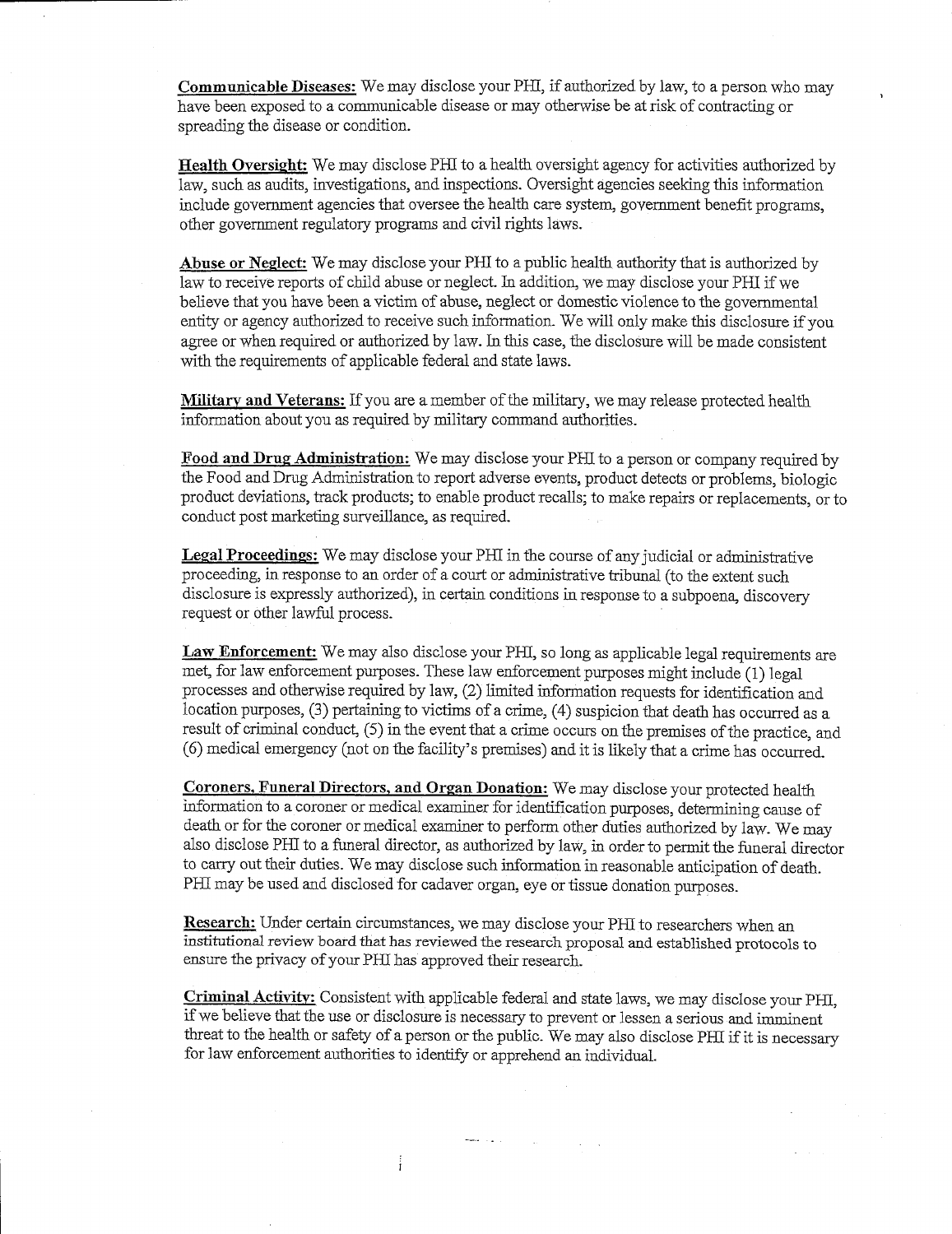**Military Activity and National Security:** When the appropriate conditions apply, we may use or disclose PHI of individuals who are Armed Forces personnel (1) for activities deemed necessary by appropriate military command authorities; (2) for the purpose of a determination by the Department of Veterans Affairs of your eligibility for benefits, or (3) to foreign military authority if you are a member of that foreign military service. We may also disclose your PHI to authorized federal officials for conducting national security and intelligence activities, including for the provision of protective services to the President or others legally authorized.

**Workers' Compensation:** We may disclose your PHI as authorized to comply with workers' compensation laws and other similar legally-established programs that provide benefits for workrelated illnesses and injuries,

**Inmates:** We may use or disclose your PHI if you are an inmate of a correctional facility and your care provider(s) created or received your protected health information in the course of providing care to you.

**Required** Uses **and Disclosures:** Under the law, we must make disclosures to you and when required by the Secretary of the Department of Health and Human Services to investigate or determine our compliance with the requirements of the final rule on Standards for Privacy of Individually Identifiable Health Information.

## **2, Your Rights Regarding Health Information About You**

The following is a statement of your rights with respect to your PHI and a brief description of how you may exercise these rights.

**You have the right to inspect and copy your PHL** This means you may inspect and obtain a copy of your PHI contained in your medical and billing records and any other records that your care provider(s) uses for making decisions about you, for as long as we maintain the PHI.

To inspect and copy your medical information, you must submit a written request to the Privacy Officer listed on the first and last pages of this Notice. If you request a copy of your information, we may charge you a fee for the costs of copying, mailing or other costs incurred by us in complying with your request.

We may deny your request in limited situations specified in the law. For example, you may not inspect or copy psychotherapy notes; or information compiled in reasonable anticipation of, or use in, a civil, criminal, or administrative action or proceeding, and certain other specified PHI defined by law. In some circumstances, you may have a right to have this decision reviewed. The person conducting the review will not be the person who initially denied your request. We will comply with the decision in any review. Please contact our Privacy Officer if you have questions about access to your medical record.

You have the right to request a restriction of your PHI. This means you may ask us not to use or disclose any part of your PHI for the purposes of treatment, payment or healthcare operations. You may also request that any part of your PHI not be disclosed to family members or friends who may be involved in your care or for notification purposes as described in this Notice of Privacy Practices. Your request must state the specific restriction requested and to whom you want the restriction to apply.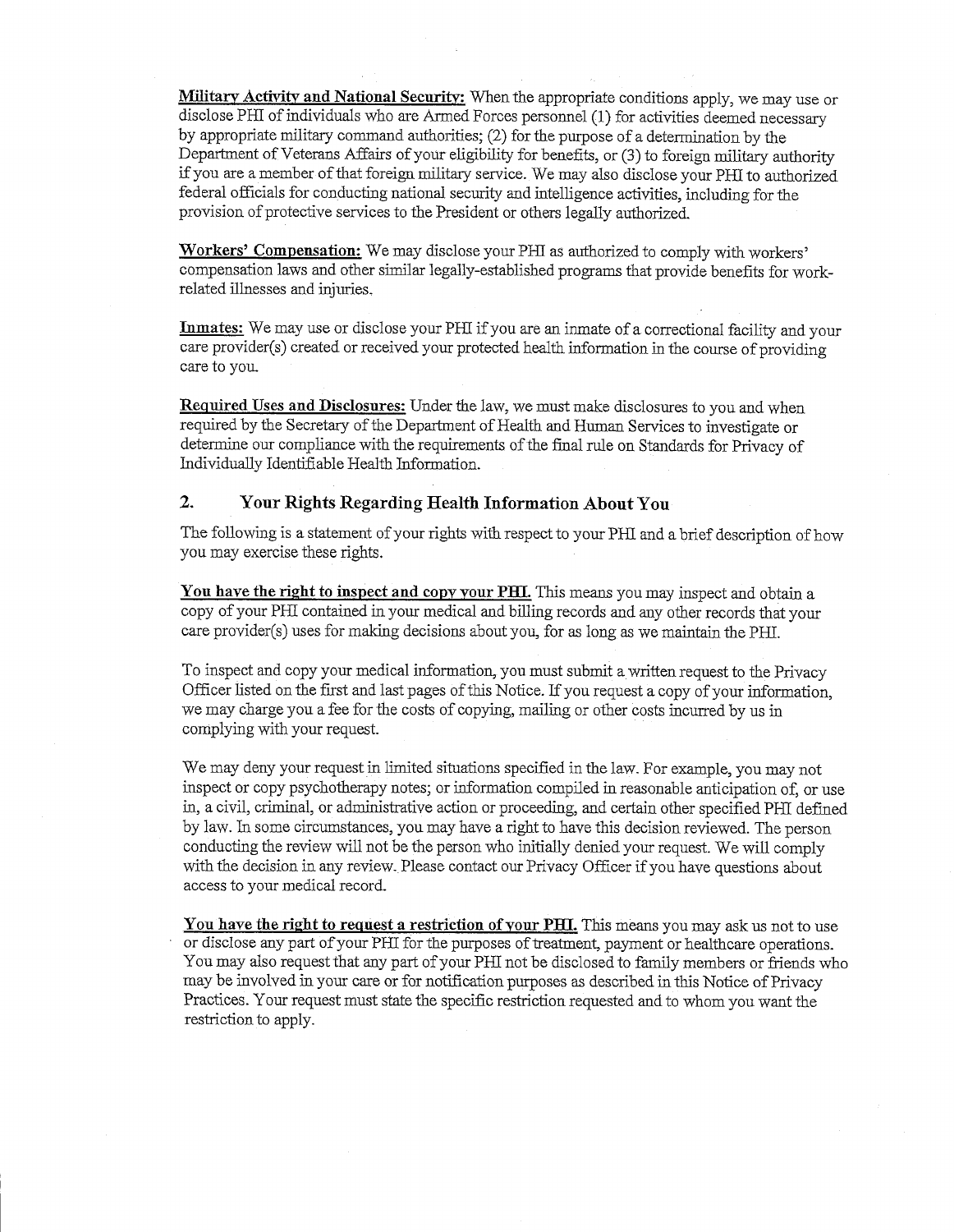**Your care provider(s) is not required to agree to a restriction that you may request.** If the care provider(s) believes it is in your best interest to permit use and disclosure of your PHI, your PHI will not be restricted. If your care provider(s) does agree to the requested restriction, we may not use or disclose your PHI in violation of that restriction unless it is needed to provide emergency treatment. With this in mind, please discuss any restriction you wish to request with your care provider(s). You may request a restriction by our Privacy Officer in writing.

#### **You have the right to request to receive confidential communications from us by alternative means or at an alternate location.** We will accommodate reasonable requests.

We may also condition this accommodation by asking you for information as to how payment will be handled or specification of an alternative address or other method of contact. We will not request an explanation from you as to the basis for the request Please make this request in writing to Anthony New II at Align Clinic *LLC,* 700 South Claremont Street #105. San Mateo. CA 94402.

#### You may have the right to have your care provider(s) amend your protected health

**information.** This means you may request an amendment of your protected health information contained in your medical and billing records and any other records that your care provider(s) uses for making decisions about you, for as long as we maintain the PHI. You must make your request for amendment in writing to Anthony New II and provide the reason or reasons that support your request.

We may deny any request that is not in writing or does not state a reason supporting the request. We may deny your request for an amendment of any information that:

- 1. Was not created by us, unless the person that created the information is no longer available to amend the information;
- 2. Is not part of the PHI kept by or for us;
- 3. Is not part of the information you would be permitted to inspect or copy; or
- 4. Is accurate and complete.

If we deny your request for amendment, we will do so in writing and explain the basis for the denial. You have the right to file a written statement of disagreement with us. We may prepare a rebuttal to your statement and will provide you with a copy of any such rebuttal. Please contact Anthony New  $\overline{II}$  if you have questions about amending your medical record.

### **You have the right to receive an accounting of certain disclosures we have made, if any, of**

**your PHI.** This right only applies to disclosures for purposes other than treatment, payment or healthcare operations as described in this Notice of Privacy Practices. It also excludes disclosures we may have made to you, to family members or friends involved in your care, or for notification purposes. You have the right to receive specific information regarding these disclosures that occurred after **December 21,2012.** The right to receive this information is subject to certain exceptions, restrictions and limitations. You must submit a written request for disclosures in writing to the Privacy Officer. You must specify a time period, which may not be longer than six years and cannot include any date before **December 21,2012.** You may request a shorter timeframe. Your request should indicate the form in which you want the list (i.e., on paper, etc). You have the right to one free request within any 12-month period, but we may charge you for any additional requests in the same 12-month period. We will notify you about the charges you will be required to pay, and you are free to withdraw or modify your request in writing before any charges are incurred.